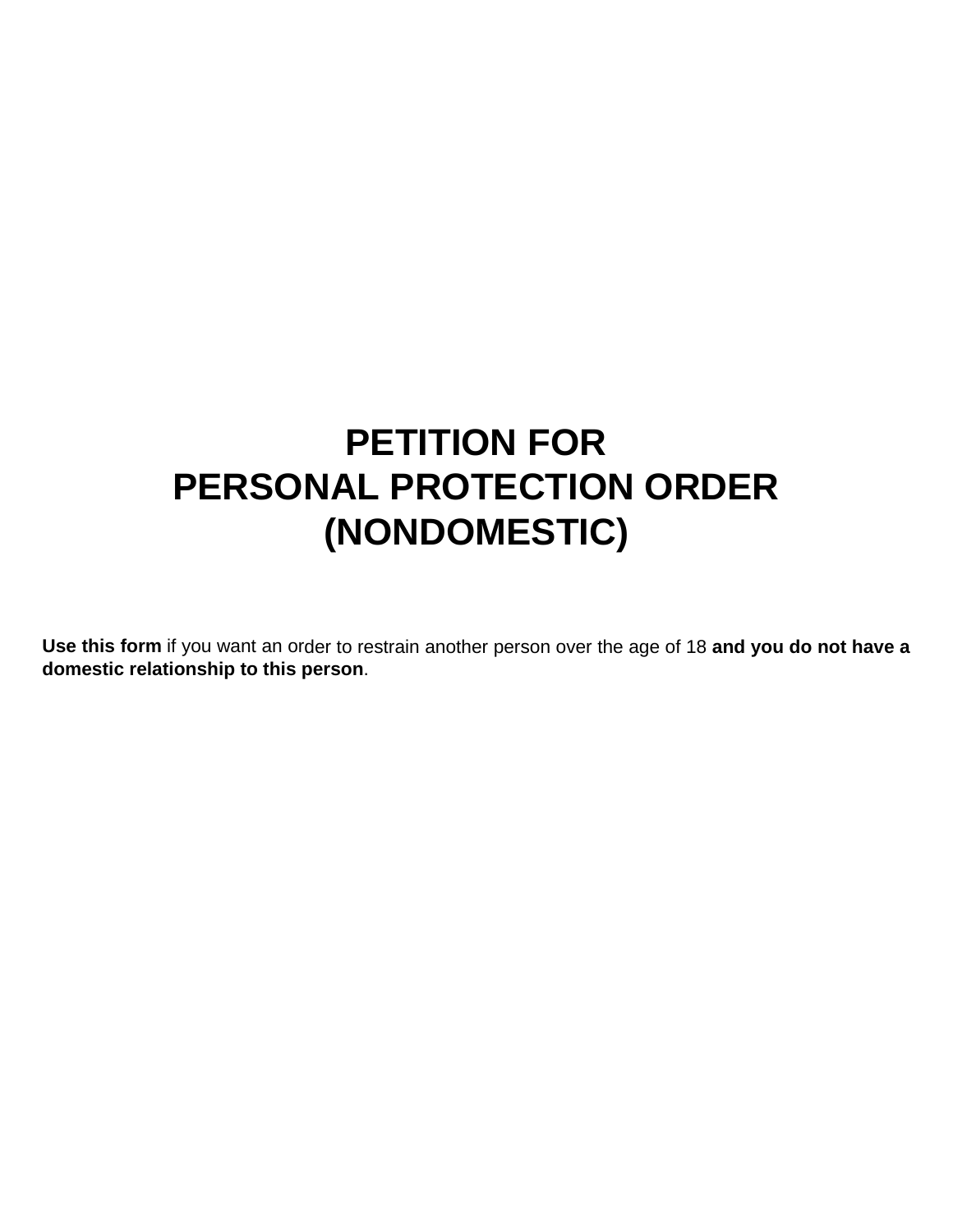# **INSTRUCTIONS FOR COMPLETING "PETITION FOR PERSONAL PROTECTION ORDER (NONDOMESTIC)"**

# **Please print neatly.**

**E**

**F**

By filling in this form, you are asking for a personal protection order that tells the respondent not to do certain things you don't want him or her to do. **If you are in immediate danger,** you should ask the judge for an "ex parte" order, which will be issued without waiting for a hearing.

Items A through H must be completed before your petition can be filed with the court. Please read the instruction for each item. Then fill in the correct information for that item on the form.

- **A** Write **your** name, address, and telephone number in the "Petitioner" box. If you are under 18 years of age, write in your age. Write the name, address, and telephone number of the person you want restrained in the "Respondent" box; if he or she is under 18 years of age, write in his/her age. **If you want your address and telephone number to be kept from the respondent, do not write your address here. Put in the address of a relative or friend or a post office box where the court can contact you.**
- **B** Check the box if the respondent is required to carry a firearm while at work. If you aren't sure, check the box "unknown."
- **C** Check whether there is a pending action between you and the respondent. If there is, fill in the case number, the name of the court, the county, and the state or province where the action was filed, and the name of the judge.

Check whether there are any court orders or judgments between you and the respondent. If there are, fill in the case number, the name of the court, the county, and the state or province where the order or judgment was entered, and the name of the judge that signed the order.

- **D Explain in** as much **detail** as possible why you are asking for a personal protection order. Describe what has happened or what has been threatened so the judge has enough facts to decide if a personal protection order should be signed. If you want to prohibit stalking, you must detail two or more separate instances of harassment (unconsented contact) that caused you to feel terrorized, frightened, intimidated, threatened, harassed, or molested. Include dates and places. Write on a separate sheet of paper and attach it to this form. If you only want to prohibit the posting of a message through the use of any medium of communication, including the Internet or a computer or any electronic medium, you must detail what caused you to feel terrorized, frightened, intimidated, threatened, harassed, or molested.
	- **Check only those boxes** you need because you must be able to convince the judge you need all the protection you are requesting. Check box a only if you provided details in item 4 that support an order against stalking.
	- An "ex parte order" means you do not have to let the other party know in advance that you are asking the court for an order and you do not have to wait for a court hearing to get the order. Check the box for an "ex parte order" if you believe the other party might hurt you or threaten you if he or she found out you were getting an ex parte personal protection order.

If you do not check the box for an ex parte order, you must have a court hearing.

- **G** If you are under 18 years old, you may need an adult (called a "next friend") to petition for you. Check this box if you have a next friend helping you file this form, and have the next friend sign the petition.
- **H** Write in today's date and sign the form. Hand the form to the court clerk. The clerk will fill in the rest of the information and will give you your copies.

**You must read the booklet "Instructions for Personal Protection Orders" for directions on the legal process.**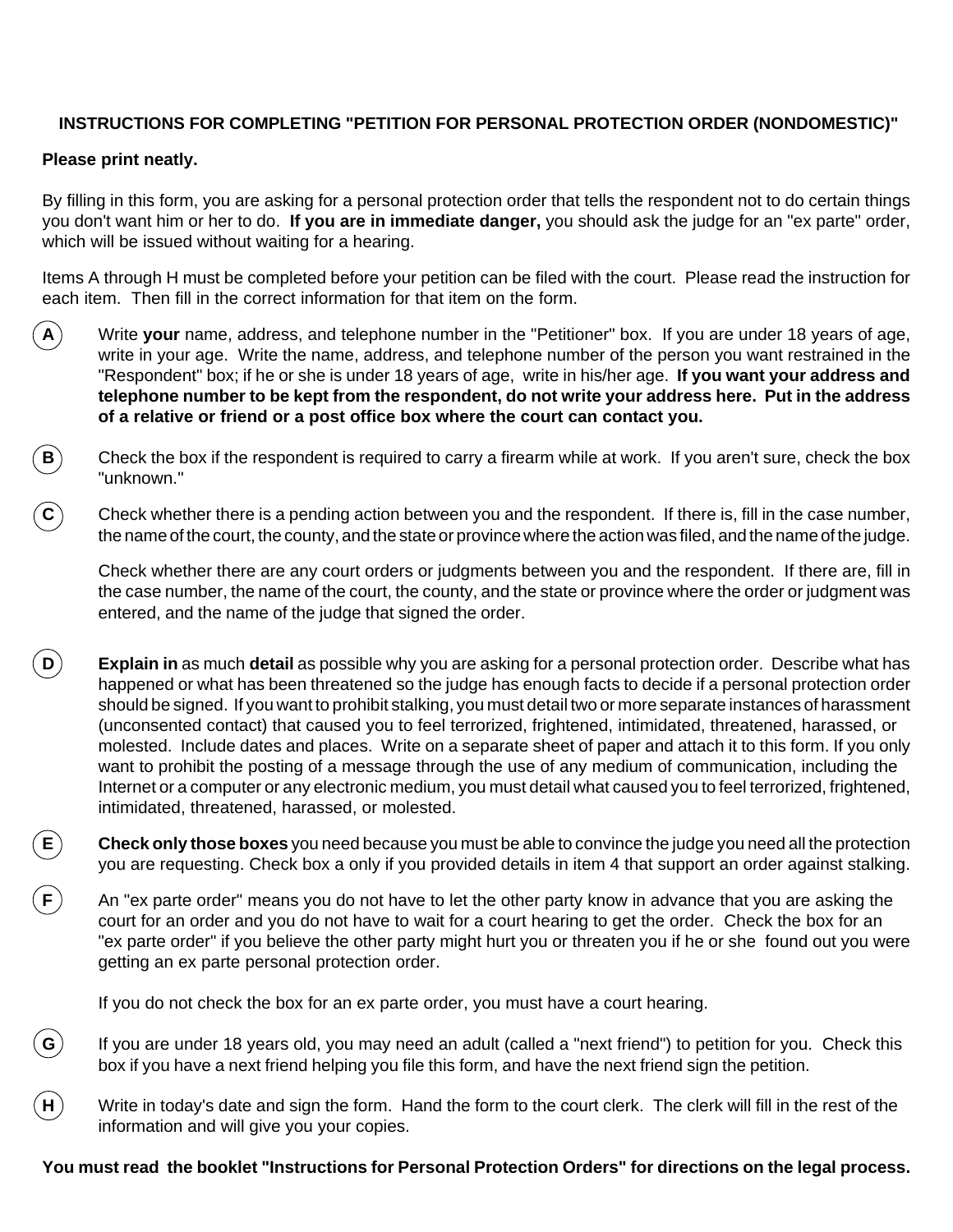| Original - Court      |
|-----------------------|
| 1st copy              |
| 2nd copy - Respondent |

|  | 3rd copy - Petitioner |
|--|-----------------------|
|  | 4th copy - Return     |

| .                     |
|-----------------------|
| <b>OTTAWA INDIANS</b> |
| <b>TRIBAL COURT</b>   |

#### **LITTLE RIVER BAND OF CASE NO. PETITION FOR PERSONAL PROTECTION ORDER (NONDOMESTIC)**

### **Court address Court telephone no.**

|  | 2021 Domroe Dood Menistee Mis |  |
|--|-------------------------------|--|

|             | 3031 Domres Road, Manistee Michigan 49660                                                                                                                                                                                                                                                 |     |             | $(231)$ 398-3406                                                                         |     |
|-------------|-------------------------------------------------------------------------------------------------------------------------------------------------------------------------------------------------------------------------------------------------------------------------------------------|-----|-------------|------------------------------------------------------------------------------------------|-----|
| $\bf{(A)}$  | Petitioner's name                                                                                                                                                                                                                                                                         | Age |             | Respondent's name, address, and telephone no.                                            | Age |
|             | Address and telephone no. where court can reach petitioner                                                                                                                                                                                                                                |     | $\mathbf v$ |                                                                                          |     |
| $\mathbf B$ | 1. The petitioner and respondent have never been husband and wife, resided in the same household together, had a child in<br>common, or had a dating relationship with one another.<br>The respondent is required to carry a firearm in the course of his/her employment. $\Box$ Unknown. |     |             |                                                                                          |     |
|             | $\Box$ are<br>3. a. There<br>are not<br>Name of court, county, and state or province<br>Case number                                                                                                                                                                                       |     |             | other pending actions in this or any other court regarding the parties.<br>Name of judge |     |
|             |                                                                                                                                                                                                                                                                                           |     |             |                                                                                          |     |
|             | b. There<br>$\Box$ are<br>are not                                                                                                                                                                                                                                                         |     |             | orders/judgments entered by this or any other court regarding the parties.               |     |
|             | Name of court, county, and state or province<br>Case number                                                                                                                                                                                                                               |     |             | Name of judge                                                                            |     |
|             |                                                                                                                                                                                                                                                                                           |     |             |                                                                                          |     |
|             | 4. I need a personal protection order because: Explain what has happened (attach additional sheets).                                                                                                                                                                                      |     |             |                                                                                          |     |
|             |                                                                                                                                                                                                                                                                                           |     |             |                                                                                          |     |
|             | 5. I make this petition and ask the court to grant a personal protection order prohibiting the respondent from<br>stalking me as defined by LRBOI Criminal Offenses Ordinance (11-400-03) which includes but is not limited to:<br>∐a.<br>following me or appearing within my sight.      |     |             |                                                                                          |     |
|             | appearing at my workplace or residence.<br>approaching or confronting me in a public place or on private property.<br>entering onto or remaining on property owned, leased, or occupied by me.<br>sending mail or other communications to me.<br>contacting me by telephone.              |     |             |                                                                                          |     |

- 
- $\Box$  placing an object on or delivering an object to property owned, leased, or occupied by me.
- $\Box$  threatening to kill or physically injure me.
- $\Box$  purchasing or possessing a firearm.
- $\Box$  other:  $\Box$
- $\Box$ b. posting a message through the use of any medium of communication, including the Internet or a computer or any electronic medium.

/s/

- $\Box$ 6. I request an ex parte order because immediate and irreparable injury, loss, or damage will occur between now and a hearing or because notice itself will cause irreparable injury, loss, or damage before the order can be entered. **F**
- $\square$ 7. I have a next friend petitioning for me. I certify that the next friend is not disqualified by statute and is an adult. **G**

**H**

Date **Date Petitioner's/Next friend's signature**